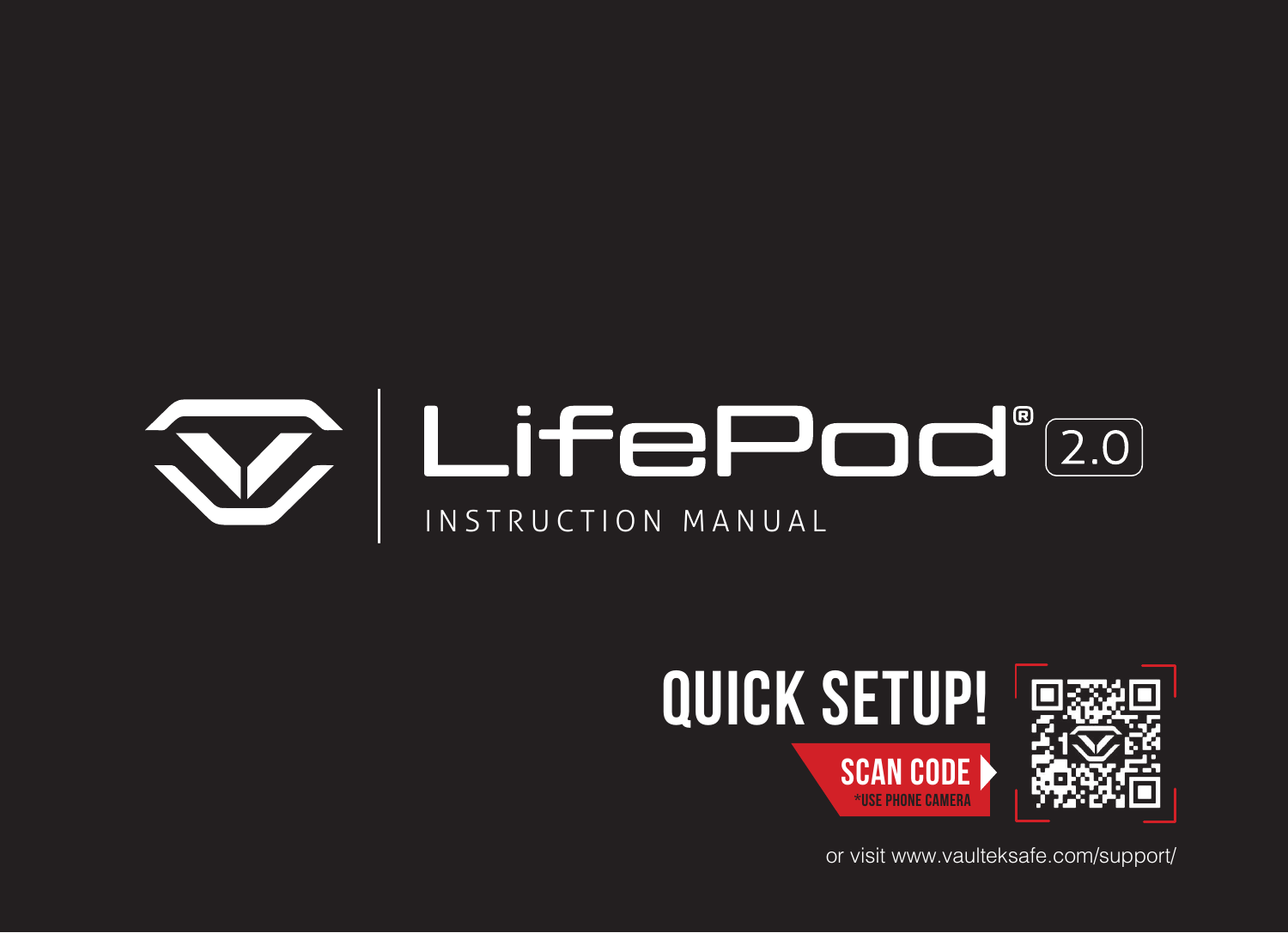#### **Thank You**

At Vaultek® we stand behind our product and you our customer. On behalf of the entire team thank you for your purchase. We believe personal defense should be handled seriously and we're excited for you to experience the ultimate performance in smart-security.

| <b>Quick Start Guide</b>                        |                                                                                                                              | <b>Box Contents</b>                                                                 |                                  |
|-------------------------------------------------|------------------------------------------------------------------------------------------------------------------------------|-------------------------------------------------------------------------------------|----------------------------------|
| Step 1<br>Step <sub>2</sub><br>Step 3<br>Step 4 | Battery Installation (05)<br>Master Code Programming (06)<br>Biometric Scanner Programming (07)<br>Product Registration (08) | LifePod <sup>®</sup> 2.0<br>Manual/Quick Start Guide<br><b>Steel Security Cable</b> | Interior Tray<br>Backup Keys (2) |

### **Table of Contents**

- 01 / 02 Get to Know Your LifePod® 02 / 04 Basic Operations 05 / 08 **Quick Start Guide** 09 10 11 / 14 Biometric Scanner Programming 12 13 14 14 Warnings Master Code Programming - Admin Prints 1 and 2 - Enrolling Prints 3-20 - Deleting Fingerprints Using the Micro-USB Port 14 15 16 19 20 20 21 22 23
- Backup Key Access Compression Latches Anti-Picking 17 / 18 LED Indicators Hot Keys to Control Sound and Light Securing your LifePod® Removable Interior Tray
	- FAQ
	- Troubleshooting
	- **Customer Support** / Warranty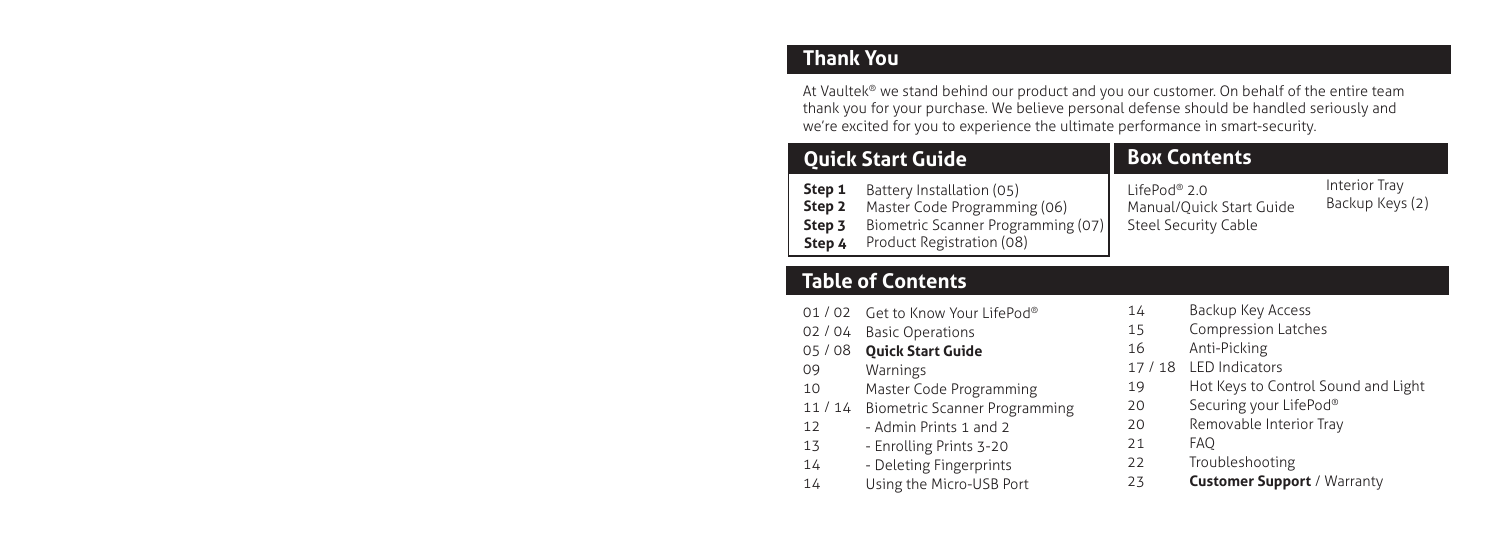#### **Get to Know Your LifePod® 2.0**

The Vaultek® LifePod® 2.0 is a pin access portable lockbox. It can be secured using the side compression latches to protect the interior from environmental factors such as water, with the added option of securely locking the unit with the keypad. It's high impact polymer and portable design makes it ideal to transport and protect valuables and personal items. Powered by an Alkaline 9V battery (not included), LifePod® combines security with convenient access.

01. Capacitive Keypad 02. Side Compression Latches 03. Battery Cover 04. Anti-Picking Switch 05. Program Button 06. Interior LED

07 07. Anti-Impact Latch 08. Removable Tray 09. Biometric Scanner (Only Biometric Model) 10. Keyhole/Micro-USB Cover 11. Steel Security Cable





LifePod's capacitive keypad has multiple LEDs built in to provide various feedback. The LEDs will illuminate as needed when the unit is awake. To wake the unit, tap the lock pad.

12. Status I FD 12. Tamper Indication

11

**NININ DEWILLIAM** 

13. Lock Pad 14. Battery Indicator

#### 14. Low Battery Warning

#### **Basic Operation: Locking**

With a 9V battery installed, you can now lock your LifePod® safe. To lock, simply press and hold the lock pad for 2 seconds (Fig 13).

**Tip!** Your LifePod<sup>®</sup> can protect your belongings against the elements using the side compression latches alone. For extra security, lock the unit with the lock pad as needed.

**IMPORTANT!** Before locking your LifePod®, always be sure the side compression latches are latched closed first. This will ensure the locking mechanism engages properly.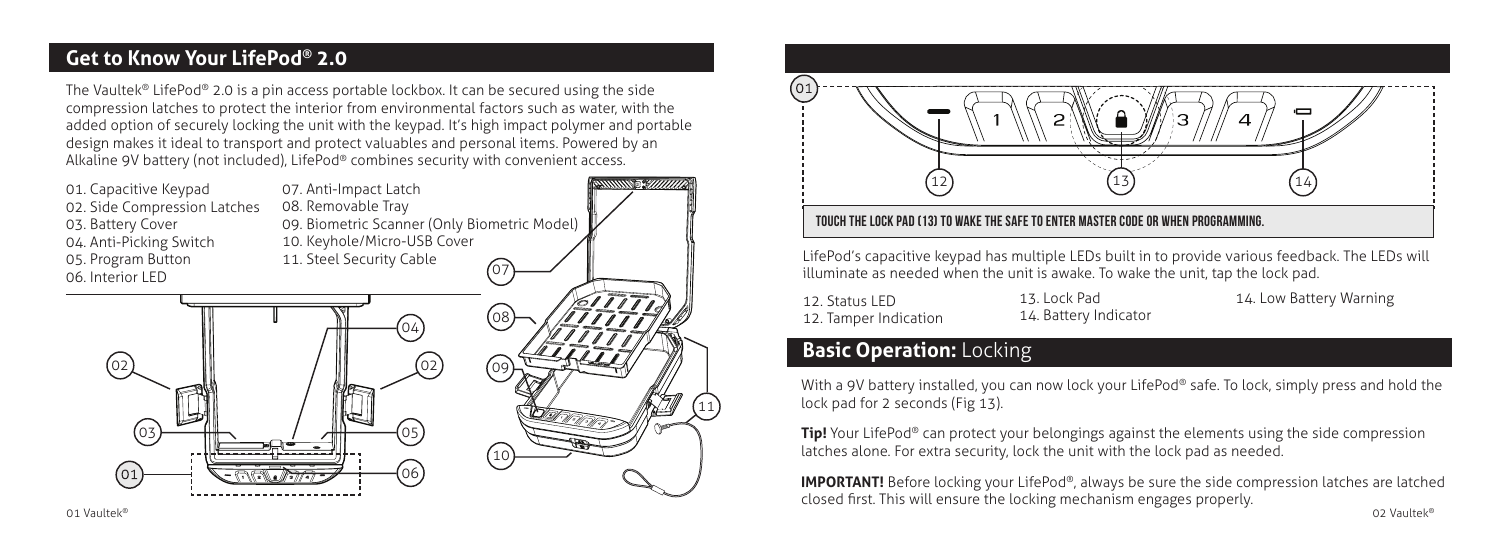### **Basic Operation:** Unlocking

With a 9V battery installed, you can now unlock your LifePod® safe. Unique to LifePod® is a capacitive

numeric keypad with built-in proximity sensor. Touch lock pad on the keypad to wake the safe before entering your master code.



**IMPORTANT!** Before entering your master code or when programming you need to wake the safe by placing your finger on the lock pad (Fig A) so all the keys light up RED.

**IMPORTANT!** Do not undo the compression latches until the unit

has been unlocked with the correct master code first. Undoing the compression latches first may cause binding on the lock mechanism and will not unlock.

**Master Code:** Touch activated 4-digit backlit LED capacitive keypad.

First tap the lock pad to wake the unit up. When the keypad lights up, your LifePod® is awake and ready to accept the code. Enter your master code. When the code is correct, the status LED will turn GREEN and the lock will disengage. Default master code is 1-2-3-4.

**Backup Keys:** Included backup manual keys are provided to unlock the unit if the battery dies.

To unlock LifePod®, simply open the protective cover at the front of LifePod® (Fig 10 on page 01), insert one of the backup keys, and turn the key clockwise 90 degrees. If the Anti-Picking feature is enabled, the backup keys can not open LifePod®. **IMPORTANT** The manual key can not lock LifePod®.

#### Continue on next page.

#### **Basic Operation: Unlocking**

#### **Biometric Scanner (Biometric Model Only):** Capable of storing up to 20 unique fingerprints.

Simply scan an authorized fingerprint to unlock LifePod®. No need to wake up LifePod®.When the scan is authorized, the status LED will turn GREEN and the lock will disengage. Your safe can store 20 unique fingerprint IDs. The 1st and 2nd fingerprints will be recognized as administrative fingerprints and will be used to authorize additional users (3-20).

# **Basic Operation:** How your Vaultek<sup>®</sup> LifePod<sup>®</sup> keeps people out

**Anti-Impact Latch:** Built to withstand forceful impacts.

**High Impact Polymer:** Engineered to be extremely strong and impact resistant.

**Anti-Pry Design:** The interior channels and gasket form a seal around the inner chamber making it difficult for tools and other small objects to penetrate.

**Security Tether:** An included security cable can be used to secure LifePod® to a stationary object.

**Security Sleep Mode:** Activates when (6) consecutive incorrect keypad or fingerprint entries (biometric model) are entered. LifePod® will not accept any entries for four minutes. If a key is pressed during this time, the status LED will flash RED and the alarm beeps. A backup key can be used to open the unit.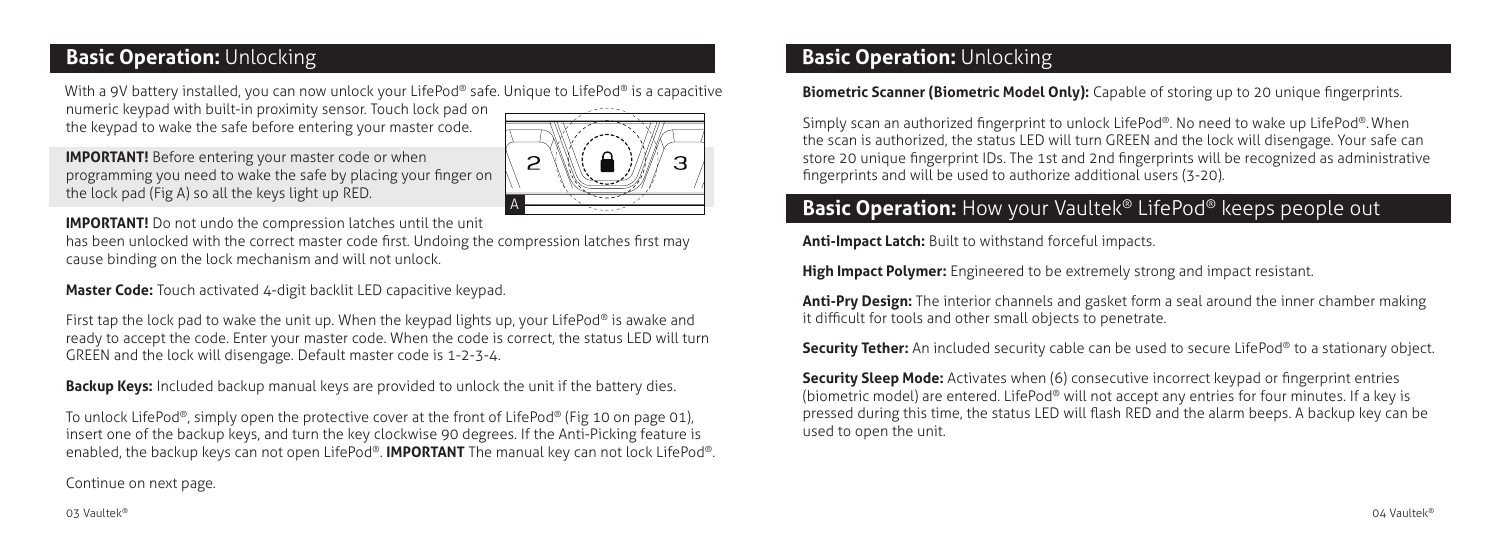### **Quick Start Guide**

Follow the quick start guide to get your safe up and running. If you have any questions or issues please email **support@vaulteksafe.com.**

# **Quick Start Guide** Battery Installation

LifePod<sup>®</sup> is powered by a 9v Alkaline battery (not included). Under normal use the battery can last up to one year.

- 1 Undo both side compression latches to open your LifePod®.
- 2 Locate the battery cover on the front wall and remove by pressing on the outer tab (Fig B).
- 3 Pull out the 9v battery snap inside the battery compartment, and connect an Alkaline 9V battery to the connector. Be sure to snap the battery in the correct orientation (Fig C).
- 4 When the battery is snapped in you will hear a short welcome tone and the keypad will light up.

**Troubleshooting!** If you snap the battery in and the keypad is flashing then your battery is likely low. Replace the battery with a new 9v Alkaline battery. We recommend a brand name battery like Duracell or Energizer.

5 Once you hear the tone and see the keypad light up, slide the battery into its compartment being mindful to place the battery ribbon underneath the battery first (Fig D). This will make the battery easier to remove when replacing. 05 Vaultek® 06 Vaultek®



# **Quick Start Guide** Master Code Programming

First time users should change the default code as soon as possible to prevent unauthorized access when using the lock.

#### **TIP:** Code Requirements

- The default master code is 1-2-3-4.
- Your code can be a minimum of 4 digits, or as long as 8 digits.
- Two keys can not be pressed simultaneously.
- Programming a new code will overwrite your previous code.

**IMPORTANT!** The PROGRAM button will not function when locked. Be sure the LifePod® latch is in the unlocked position.

- 1 First open the unit and tap the lock pad to wake the unit up (Fig E). When the keypad lights up, your LifePod® is awake and ready for programming.
- 2 While LifePod® is awake press and hold the PROGRAM button for 3 seconds (Fig F) until ALL keys (1-4) turn solid RED.
- F <u>New 3/1/4/12</u> G **Tip!** Water will affect the keypad performance. Wipe away excess water and dry off the keypad when opening for best results

E

and to prevent unwanted water from entering the storage compartment.

- **3** Enter your new code. Immediately press and hold the PROGRAM button a second time for 3 seconds (Fig F) until ALL keys (1-4) turn solid RED.
- Enter your new code a second time. Immediately press and hold the PROGRAM button a third time for 3 seconds (Fig F). The status LED (Fig G) will flash GREEN and LifePod® will beep to confirm the code change is successful. If you make a mistake start over with step 1.



Step 2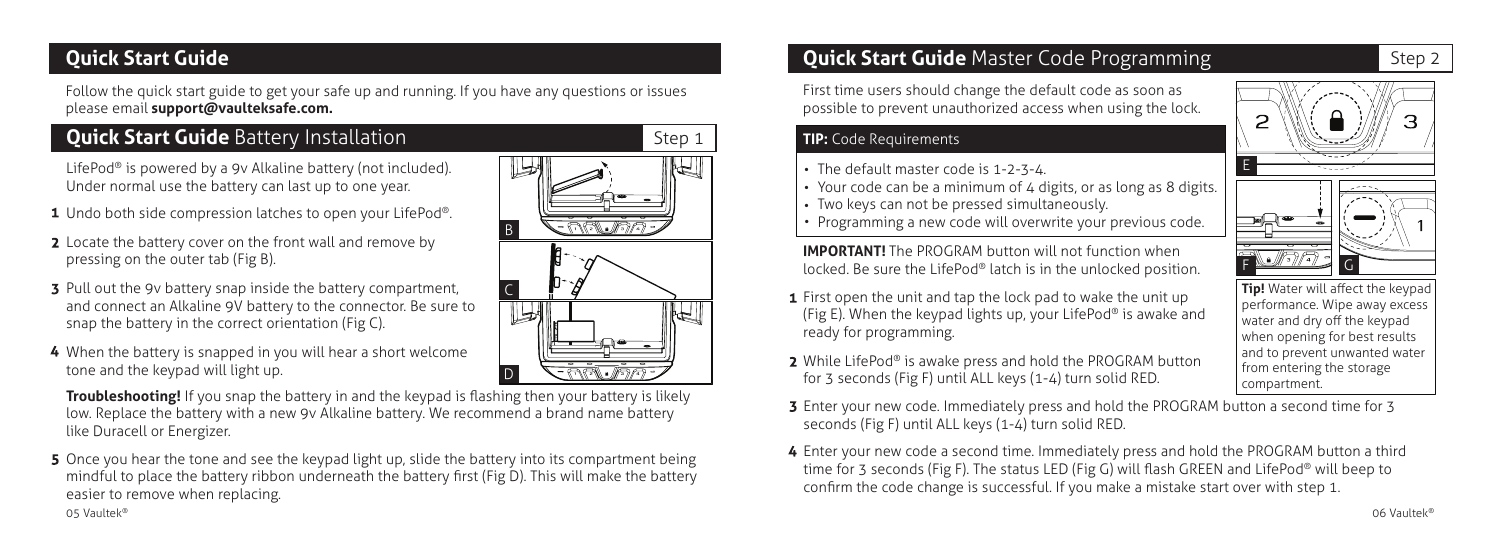# **Quick Start Guide** Biometric Scanner Programming

Your safe can store 20 unique fingerprint IDs. The 1st and 2nd fingerprints will be recognized as administrative fingerprints and will be used to authorize additional users (3-20).

**Fingerprint Tip!** Place the core of the fingerprint flat (Fig H) over the center of the scanner (this allows the scanner to read where most of the fingerprint detail  $\mathbb N$ is located). Additional fingerprint tips on page 11.



Step 3

- **1** First open the unit and tap the lock pad to wake the unit up (Fig E on page 06). When the keypad lights up, your LifePod® is awake and ready for programming. Programming each fingerprint takes 4 registration scans.
- 2 Registration Scan 1: While LifePod® is awake, quickly tap the program button (Fig F page 06) to get the 1 key blinking. Place your finger on the scanner and remove it when the status LED turns GREEN and you hear a confirmation beep.
- **3** Registration Scan 2: With the 2 key now blinking, place same finger on the scanner at a slightly different angle and remove it when the status LED turns GREEN and you hear a confirmation beep.
- 4 Registration Scan 3: With the 3 key now blinking, place same finger on the scanner at a slightly different angle and remove it when the status LED turns GREEN and you hear a confirmation beep.
- 5 Registration Scan 4: With the 4 key now blinking, place same finger on the scanner at a slightly different angle and remove it when the status LED turns GREEN and you hear a confirmation beep. **This completes enrollment for the first admin print.**

**Tip!** Simply scan an authorized fingerprint to unlock LifePod®. No need to wake up LifePod®.

**Tip!** Repeat steps 1-5 to enroll the 2nd admin print. To program prints (3-20) refer to page 13.

# **Quick Start Guide** Product Registration

Vaultek® strongly encourages you to register your LifePod® as soon as you receive it. **Registration provides many benefits including two year warranty, technical support, and ordering replacement keys should you misplace them.** Your Vaultek® LifePod® has a unique product number on the inside of the battery door and a 4-digit ID number engraved on the keys. You will need these numbers to register your new unit.

- 1 Locate your product number. It is printed on the first page of this user manual and on the back of the battery door (Fig I).
- 2 Find your 4-digit ID number engraved on the keys (Fig J).
- **3** Please visit the Vaultek® website at vaulteksafe.com and click Support then click Registration from the available options.
- Enter the required information in the form and click submit.



Step 4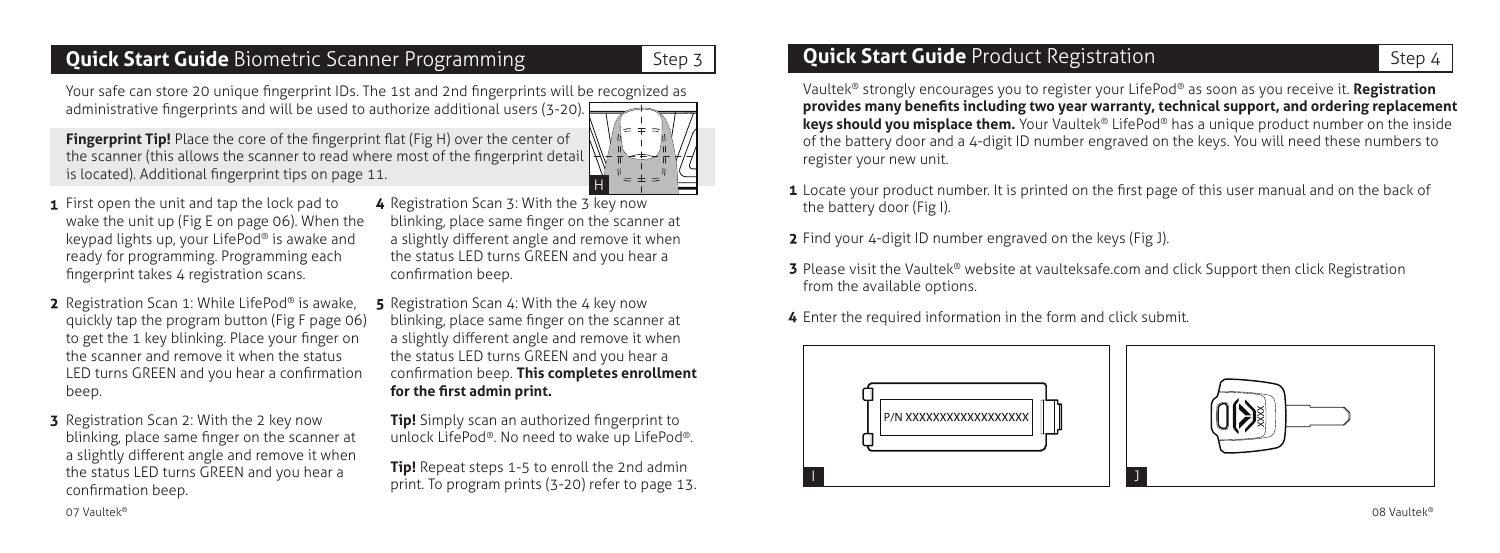### **Warnings**

To prevent damage to your LifePod® or injury to yourself or to others, read the following safety precautions before using this unit.

**IMPORTANT** Before locking your LifePod®, always be sure the side compression latches are latched closed first. This will ensure the locking mechanism engages properly.

**IMPORTANT** Do not undo the compression latches until the unit has been unlocked with the correct master code first. Undoing the compression latches first may cause binding on the lock mechanism and will not unlock.

LifePod® is designed to protect against dust and splashes with brief short immersions and will float when loaded with weight up to 2lb.

LifePod<sup>®</sup> can be submerged to 1 foot up to 30 minutes.

**To ensure proper weather sealing:** 

**ALWAYS** check that the rubber gasket is free of debris before closing the lid **ALWAYS** check that the side compression latches are fully engaged and closed **ALWAYS** check that the front rubber cover is closed tightly

**DO NOT** expose to extreme heat or cold. Battery power may be affected. Acceptable operation range is -14˚f to 120˚f.

**DO NOT** store loaded firearms in this unit.

#### **DISCLAIMERS:**

Neither seller nor manufacturer shall be liable for any injury, loss or damage, direct or consequential, arising out of the use of, or the inability to use, the Vaultek® LifePod®.

The user shall determine the suitability of the Vaultek® LifePod® before the intended use and user assumes all risk and liability whatsoever in connection therewith.

# **Master Code Programming**

First time users should change the default code as soon as possible to prevent unauthorized access when using the lock.

#### **TIP:** Code Requirements

- Your code can be a minimum of 4 digits, or as long as 8 digits
- Two keys can not be pressed simultaneously.
- Programming a new code will overwrite your previous code.

**IMPORTANT!** The PROGRAM button will not function when locked. Be sure the LifePod® latch is in the unlocked position.

- 1 First open the unit and tap the lock pad to wake the unit up (Fig A). When the keypad lights up, your LifePod® is awake and ready for programming.
- 2 While LifePod<sup>®</sup> is awake press and hold the PROGRAM button for 3 seconds (Fig B) until ALL keys (1-4) turn solid RED.
- 3 Enter your new code. Immediately press and hold the PROGRAM button a second time for 3 seconds (Fig B) until ALL keys (1-4) turn solid RED.
- Enter your new code a second time. Immediately press and hold the PROGRAM button a third time for 3 seconds (Fig B). The status LED (Fig C) will flash GREEN and LifePod® will beep to confirm the code change is successful. If you make a mistake start over with step 1.

A  $B \cong \mathbb{R}$   $\uparrow$ 

**Tip!** Water will affect the keypad performance. Wipe away excess water and dry off the keypad when opening for best results and to prevent unwanted water from entering the storage compartment.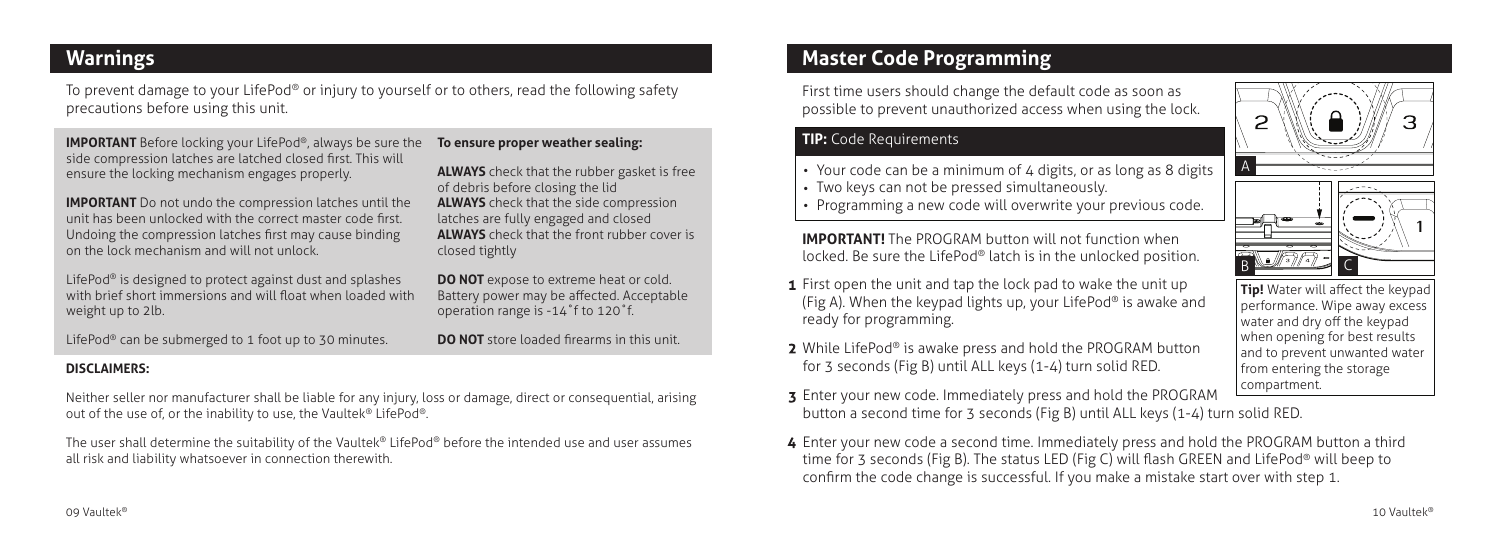### **Biometric Scanner Overview:** (Biometric Model Only)

The safe is capable of storing fingerprint data for up to 20 unique authorized users. A user consists of 4 scans of the same finger during registration. Once a user's fingerprint data is stored in the safe and encrypted, it cannot be copied or stolen. The 1st and 2nd fingerprints will be recognized as administrative fingerprints and are required to authorize enrolling additional users (3-20).

D

### **Helpful Programming Tips!**

- **Place the core of the fingerprint flat** (Fig D +  $E + F + G$ ) over the center of the scanner (this allows the scanner to read where most of the fingerprint detail is located) see (Fig D).
- Rotate your finger slightly between registration scans to store print variations for increased accuracy (Fig E).
- Excessive moisture, lotions, or dirt will affect your fingerprint and may cause inaccurate sensor reading.
- **Troubleshooting!** If you are having difficulty with your print, program the same fingerprint 4 or 5 times. You have 20 slots available for programming and you can also try your thumb as it has more surface area to read.





**Usage Tip!** The scanner is waterproof just like the LifePod®. However, if the scanner is wet it needs to be dried off before a finger is scanned.

# **Biometric Scanner Programming:** Admin Print 1 and 2

The 1st and 2nd fingerprints will be recognized as administrative fingerprints and are required to authorize enrolling additional users (3-20). To program additional users refer to the next page.

1 First open the unit and tap the lock pad to wake the unit up (Fig A page 10. When the keypad lights up, your LifePod® is awake and ready for programming. Programming each fingerprint takes 4 registration scans.



- 2 Registration Scan 1: While LifePod® is awake, quickly tap the program button (Fig B on page 10) to get the 1 key blinking. Place your finger on the scanner and remove it when the status LED (Fig H) turns GREEN and you hear a confirmation beep.
- **3** Registration Scan 2: With the 2 key now blinking, place same finger on the scanner at a slightly different angle and remove it when the status LED turns GREEN and you hear a confirmation beep.
- 4 Registration Scan 3: With the 3 key now blinking, place same finger on the scanner at a slightly different angle and remove it when the status LED turns GREEN and you hear a confirmation beep.
- 5 Registration Scan 4: With the 4 key now blinking, place same finger on the scanner at a slightly different angle and remove it when the status LED turns GREEN and you hear a confirmation beep. **This completes enrollment for the first admin print.**

**Tip!** Repeat steps 1-5 to enroll the 2nd admin print. To program prints (3-20) refer to page 13.

**Tip!** Simply scan an authorized fingerprint to unlock LifePod®. No need to wake up LifePod®.

**Troubleshooting!** Reference the troubleshooting tip on page 11.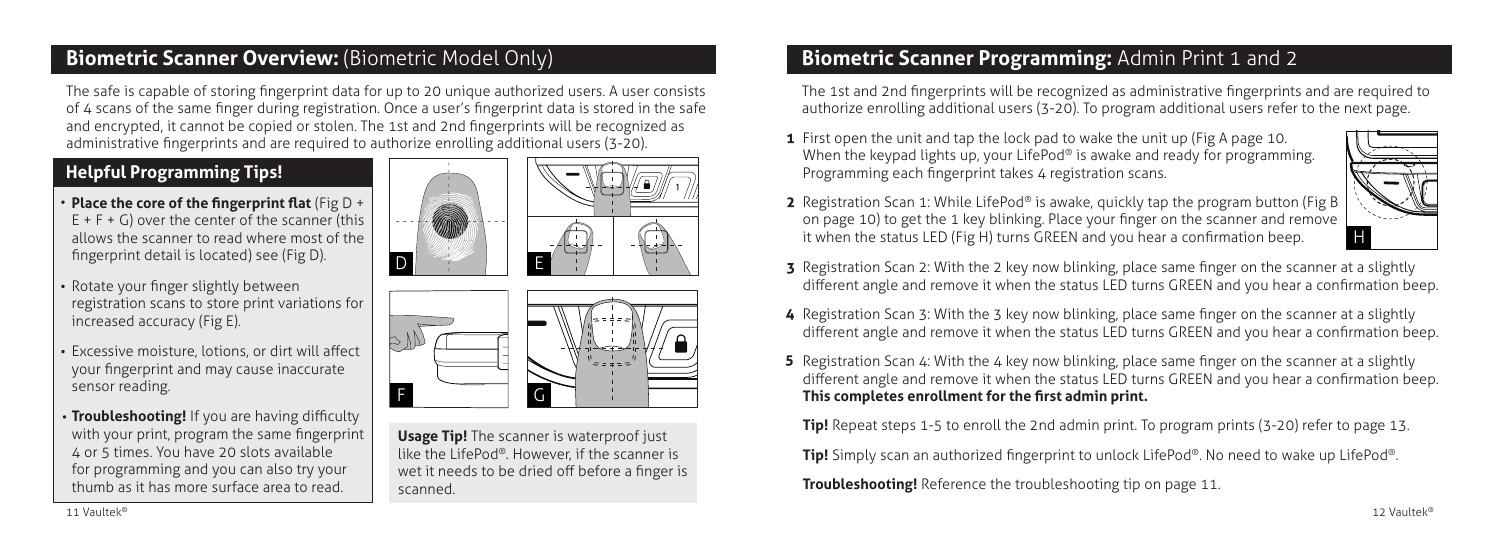### **Biometric Scanner Programming:** Enrolling Additional Prints 3-20

With both admin prints enrolled, you can enroll additional users. This safe can store up to a total of 20 different fingerprints.

- 1 Open the safe lid, and wake LifePod® by tapping the lock pad so all the keys light up RED. While LifePod® is awake, quickly tap the program button to get keypad flashing RED. This is prompting the scan of an admin print to authorize the request to enroll a new user. Scan one of the enrolled admin prints to authorize enrolling a new user.
- 2 Registration Scan 1: With the 1 key now blinking, place the new finger on the scanner and remove it when the status LED turns GREEN and you hear a confirmation beep.
- 3 Registration Scan 2: With the 2 key now blinking, place the same finger on the scanner at a slightly different angle and remove it when the status LED turns GREEN and you hear a confirmation beep.
- 4 Registration Scan 3: With the 3 key now blinking, place the same finger on the scanner at a slightly different angle then remove it when the status LED turns GREEN and you hear a confirmation beep.
- 5 Registration Scan 4: With the 4 key now blinking, place the same finger on the scanner at a slightly different angle then remove it when the status LED turns GREEN and you hear a confirmation beep. This completes enrollment for a new single user.

Repeat steps 1-5 to enroll additional prints.

Continue on next page to learn how to delete fingerprints.

#### **Deleting Fingerprints**

To delete all the stored prints on the LifePod®, wake the unit by tapping the lock pad so all the keys light up RED. Immediately, press and hold keys '1' and '3' together for 3 seconds (until all the keys turn RED) then enter your master code to delete all fingerprint IDs.

### **Using the Micro-USB Port**

In the event the battery dies while traveling, and you do not have access to the backup keys, you can power on the unit using the backup micro-USB port.

I

Simply open the front protective rubber cover behind (Fig I) and plug in a micro-

USB cable (not included) into the port. While the cable is plugged into an external power source, LifePod<sup>®</sup> will function normally allowing you to enter the code and open the unit.

### **Backup Key Access**

Backup keys can not lock LifePod®. Backup keys are provided in case of electronic failure, allowing you to unlock LifePod®. The keyhole is located beneath the front protective rubber cover (Fig I).

To unlock LifePod®, simply open the protective cover (Fig I), insert one of the backup keys, and turn the key clockwise 90 degrees. If the Anti-Picking feature is enabled, the backup keys can not open LifePod®. See page 16 for details.

**IMPORTANT!** Always make sure the front protective cover is closed tightly to ensure the unit is sealed correctly for protection from the elements.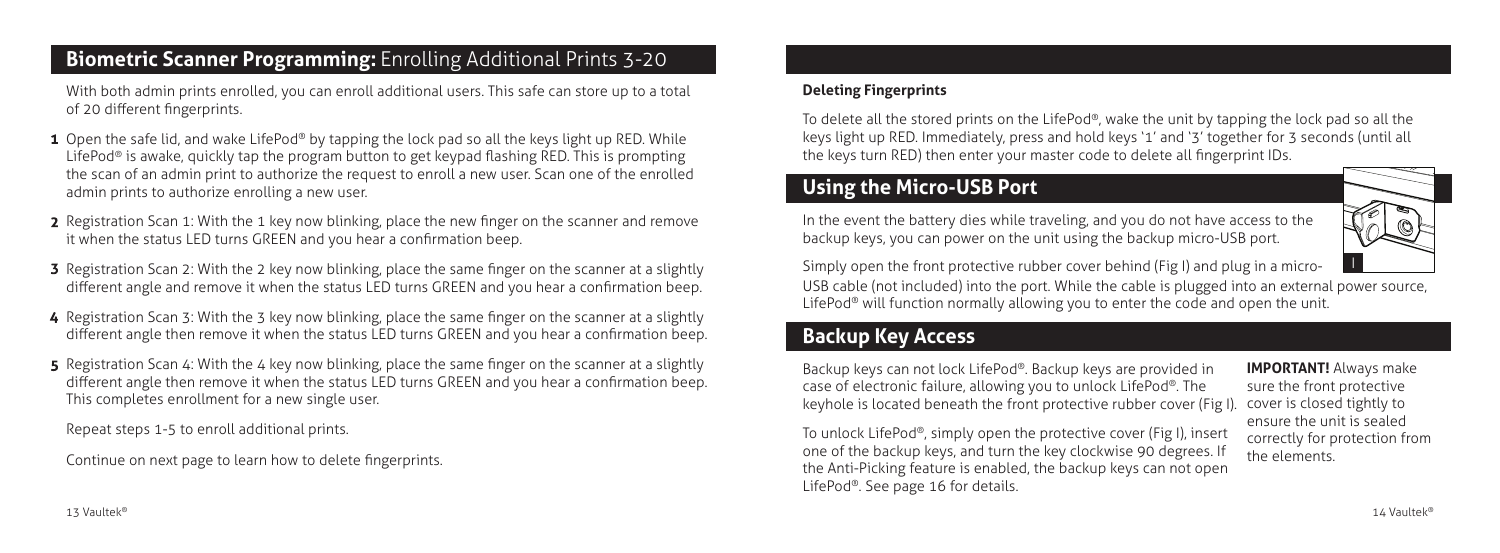#### **Compression Latches**

LifePod's side compression latches can protect belongings from environmental factors using the side latches alone without the need for a battery.

**To Open** simply lift from the bottom of each latch away from the unit (Fig J). The latches will lift and disengage, then swing the latches free of the unit (Fig K). The top lid can now be opened.



**To Close** rest the top of each latch against the top housing (Fig L). The latches will catch and rest in place on their own. Press the bottom of each latch firmly towards the unit to engage (Fig M). You will hear and feel the latches snap in position.



# **Anti-Picking**

Your LifePod® is equipped with an anti-hacking feature for enhanced security. Using the Anti-Picking feature, you can disable the front key access. This prevents the front keyway from being picked open, but also prevents the lock from being opened with the manual key.

**IMPORTANT!** The manual key can not lock LifePod<sup>®</sup> with either setting.

!



**OFF** (Fig N) Default setting. Front keyway is functional, manual keys can unlock LifePod®.



**ON** (Fig O) Front keyway is disabled. LifePod® can not be picked open, and the manual keys can not be used to open the unit.

**WARNING** When Anti-Picking is ON, the backup keys will not be able to open the unit. Use with caution.

**WARNING** When Anti-Picking is ON, the backup keys will not be able to open the unit. If you forget your master code or fingerprint is not enrolled (biometric mode) you will be unable to open LifePod®. Use with caution.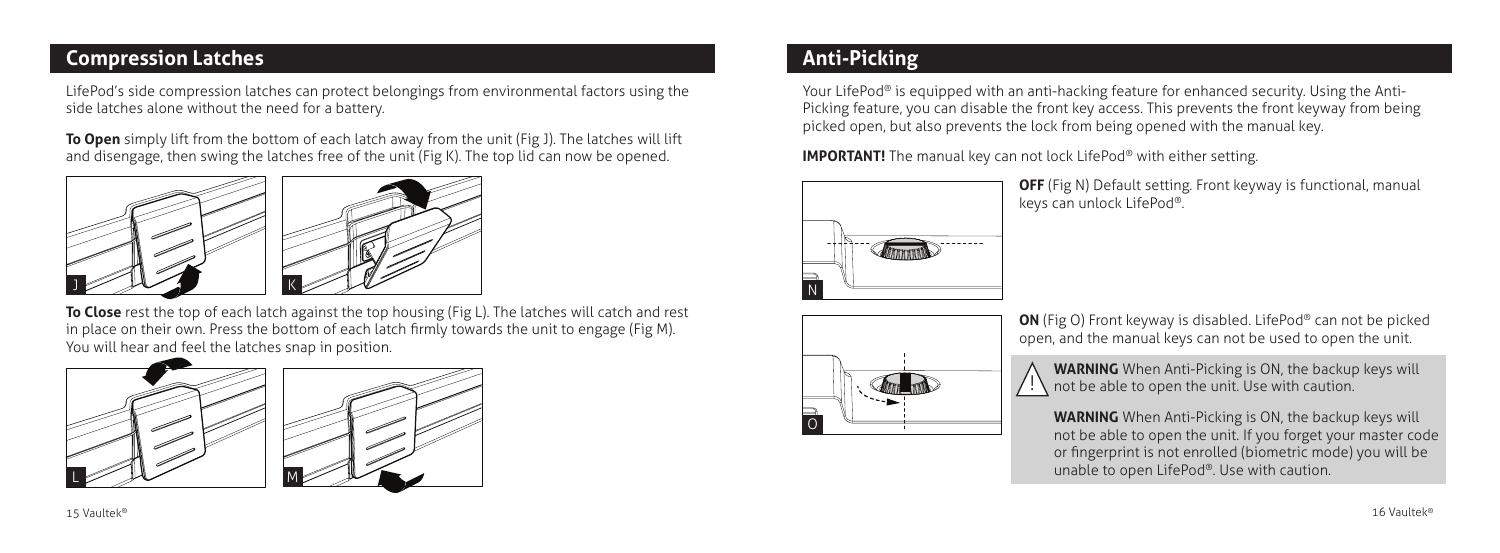# **LED Indicators**

LifePod's capacitive keypad has multiple LEDs built in to provide various feedback. The LEDs will illuminate as needed when the unit is awake. To wake the unit, tap the lock pad.

**Status LED** (Fig P) The status LED will provide feedback on various commands. It will light GREEN when correct codes are entered or an authorized fingerprint is scanned (biometric model) and RED when an incorrect code is entered or an unauthorized fingerprint is scanned.

**Tamper Indication** (Fig P) If the status LED is solid RED when awake, this means the unit has detected that an incorrect code has been entered or an unauthorized fingerprint has been scanned (biometric model). You can clear the tamper indicator by entering the correct master code or scanning an authorized fingerprint.

**Battery Indicator** (Fig R) When the unit is awake, the battery indicator will light either GREEN or RED. Green indicates the battery has sufficient power, and Red indicates the battery is in need of replacement.

**Low Battery Warning** (Fig R) The battery indicator will flash RED and sound several rapid beeps. This continues every 5 minutes until the battery dies to indicate the battery is in need of a replacement.

**Lock Pad** (Fig Q) The lock pad illuminates RED only when the unit has been locked using the keypad, and requires the use of the master code or fingerprint scanner (biometric model) to unlock it. When locked, and the unit is awake, the lock icon will be solid RED.

**TIP!** If the lock icon is solid RED, do not undo the side compression latches to open the unit. This means the internal lock is engaged and should not be opened. Enter the master code or scan a fingerprint (biometric model) to unlock the unit, as indicated by the lock icon light going OFF. It is now safe to undo the side latches and open the unit. 17 Vaultek®  $^{\circ}$  and  $^{\circ}$  18 Vaultek



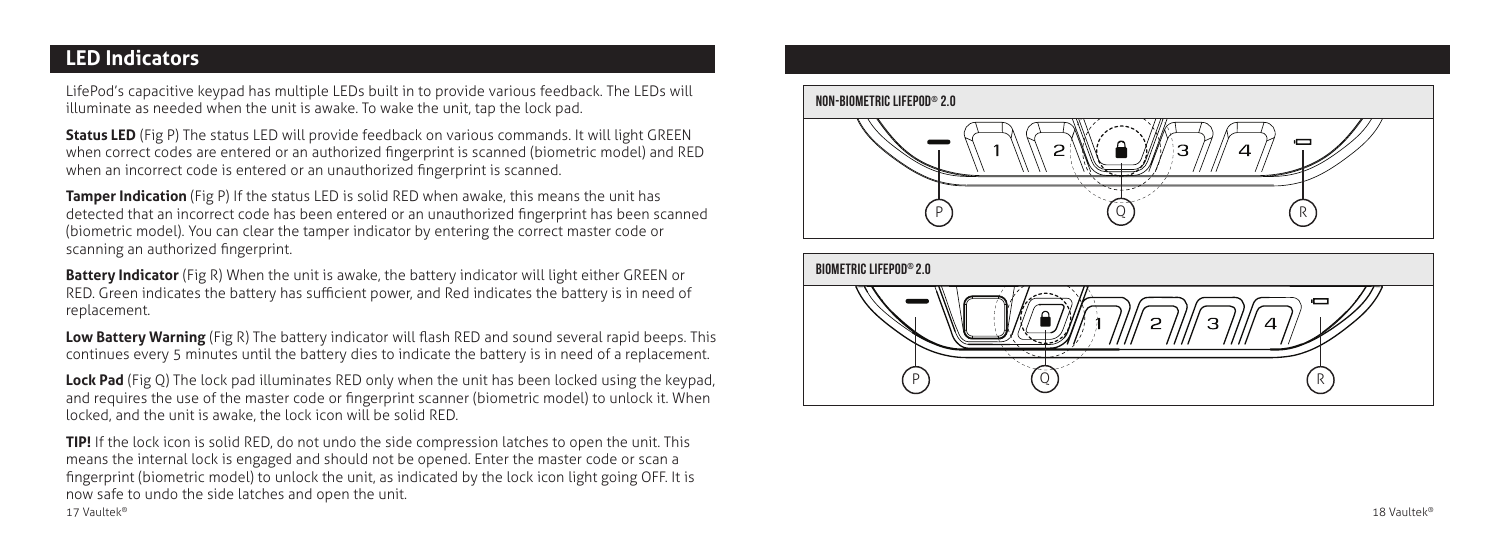# **Hot Keys to Control Sound and Light**

**Toggle Interior LED Light ON/OFF:** The Interior LED light will come on when the lid is open and stays on for about 20 seconds by default. You have the option to disable the light, or extend the light to stay on longer. To toggle the interior LED light options you need to wake up LifePod® by tapping the center Lock Pad then press and hold keys '1'and '4' together. The status LED will indicate the selected light setting per below:

**Tip!** If toggled ON the LED may significantly reduce the battery life.

**Status LED Solid RED:** Interior Light is Off **Status LED Solid GREEN:** Interior Light stays on for 20 seconds. **Status LED Flashing Green:** Interior Light stays on for 60 seconds.

**Toggle Sound ON/OFF:** By default, the sound is ON. To toggle the sound ON/OFF you need to wake up LifePod® by tapping the center Lock Pad then press and hold keys '2' and '3' together. The status LED will flash RED indicating OFF or GREEN indicating ON.



#### **Securing your LifePod®**

Included is a steel security cable to secure the LifePod® to a fixed object.







1 First wrap the looped end of the security cable an object of your choice, such as a seat bracket under your car seat.

Pull the adapter piece through 3 Place the adapter piece in its the loop, and cinch tight. slot in the LifePod®, and close the lid.

# **Removable Interior Tray**

LifePod® 2.0 is equipped with a removable interior tray. This can be used to divide the storage space and organize as needed, or can be removed if preferred when deeper storage space is needed.

The tray features a series of slots that can be used to secure and organize smaller items, such as EDC gear (Fig S).

Velcro straps (2x Velcro straps included) are attachment methods that you can use to secure belongings to the tray.

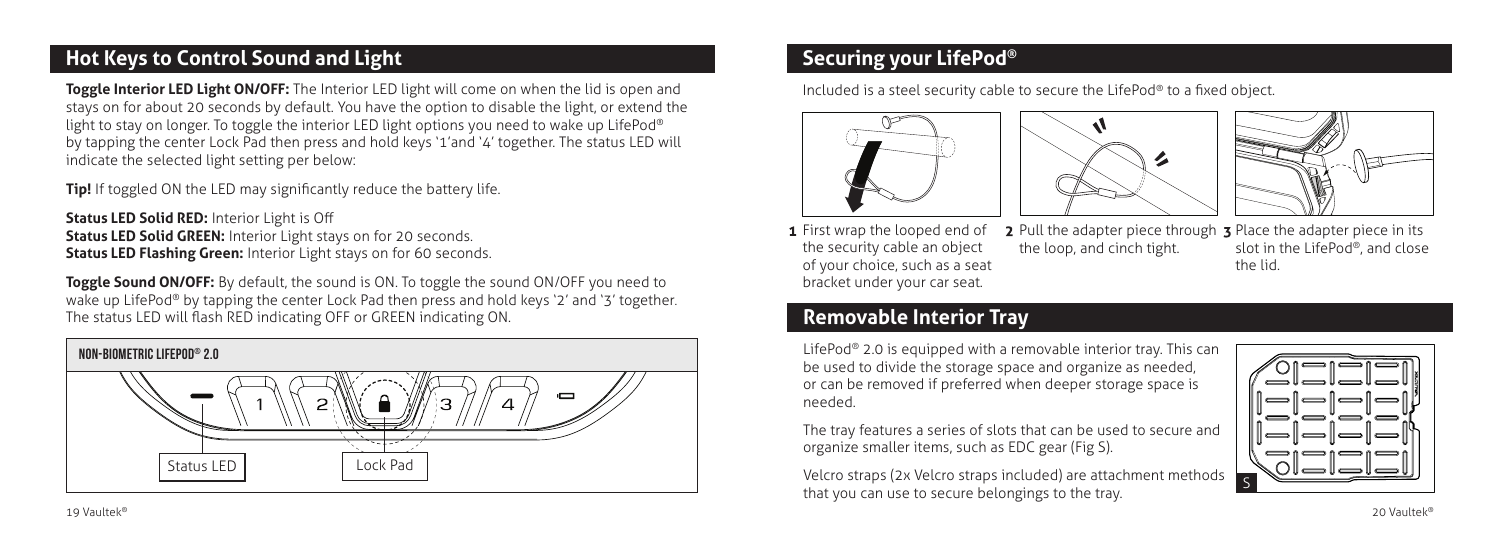#### **FAQ** More online at vaulteksafe.com under Support

If you have any questions or issues please email support@vaulteksafe.com.

#### **Q: What do I do if the keypad is flashing RED after installing the battery?**

A: Your battery is likely low. Replace the battery with a new 9v Alkaline battery. We recommend a brand name battery like Duracell or Energizer.

#### **Q: How come my backup keys CAN NOT lock LifePod®?**

A: LifePod's backup keys are designed to unlock in the event of an electrical failure, but they can not lock LifePod®. **NOTE: Enabling the Anti-Picking feature ON, will prevent the keys from being able to unlock LifePod® as this feature disables the front keyway altogether.** 

#### **Q: Why isn't the keypad lighting up when programming the master code?**

A: LifePod® must be awake when programming the unit. Tap the lock pad to get all the keys to turn red, and then resume programming.

#### **Q: Is LifePod® fireproof or waterproof?**

A: LifePod® is not fireproof, but is waterproof up to 1 foot deep. It is designed to stay afloat in the water with weight up to 2lb.

#### **Troubleshooting** More online at vaulteksafe.com under Support

**Keypad is Flashing RED:** The battery is likely bad. Test the normal function by removing the battery and plugging in a micro-USB cable to the micro-USB port. If the unit resumes normal function then the installed battery is bad. We recommend a brand name battery like Duracell or Energizer.

**Keypad is Flashing RED When Programming Fingerprints:** This is prompting the scan of an admin print to authorize the request to enroll a new user. Scan one of the enrolled admin prints to authorize enrolling a new user, and then continue with the registration scans.

**Keys Can Not Lock LifePod®:** LifePod's backup keys are designed to unlock LifePod in the event the battery dies, but they can not lock LifePod®. NOTE: Enabling the Anti-picking feature ON, will prevent the keys from being able to unlock LifePod® as this feature disables the front keyway altogether.

**New Battery is Not Working:** Test normal function by removing the battery and plugging in a micro-USB cable to the micro-USB port to power the unit so you can unlock and replace the battery. We recommend a brand name battery like Duracell or Energizer.

**Low Fingerprint Success Rate:** If you are having difficulty with your print, program the same fingerprint 4 or 5 times. You have 20 slots available for programming and you can also try your thumb as it has more surface area to read.

**Still Need Help?** Please email our support team at support@vaulteksafe.com. They would be more than happy to help you out!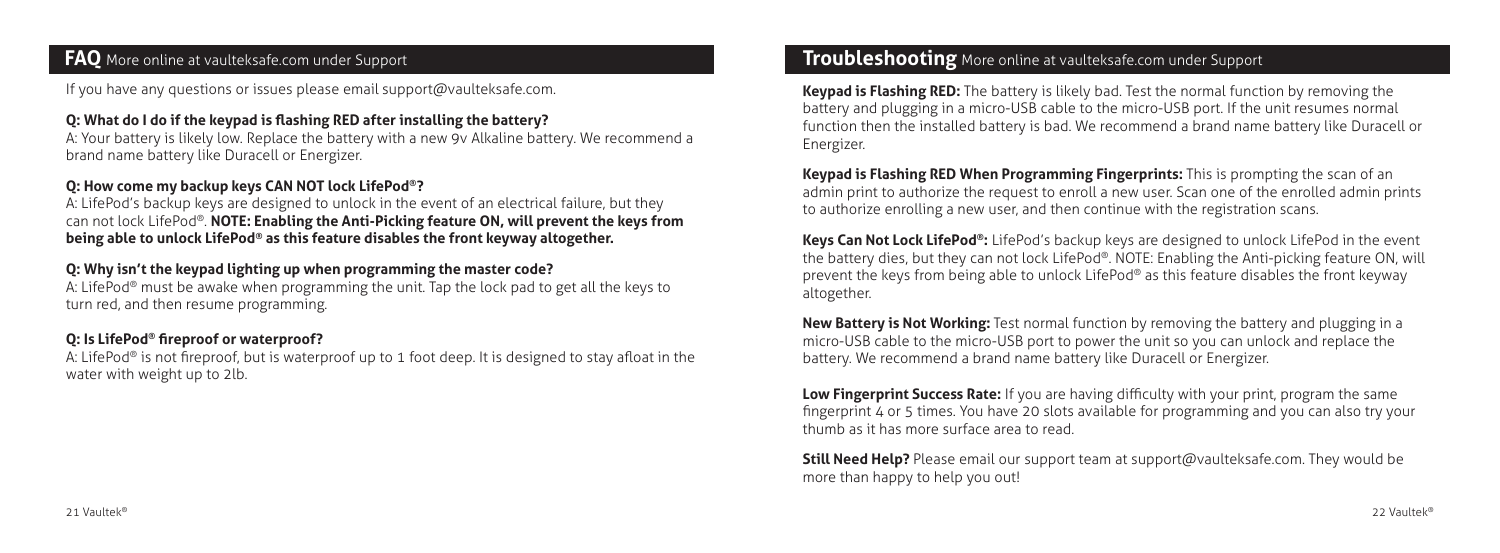#### **Customer Support**

If you have a problem with your Vaultek® LifePod® that is not answered in the troubleshooting section of this manual, we encourage you to visit www.vaulteksafe.com/support/ or email our support team at support@vaulteksafe.com.

# **Warranty (Terms and Conditions)**

VAULTEK® IS COMMITTED TO PROVIDING PRODUCTS OF HIGH QUALITY AND VALUE AND MAKES EVERY EFFORT TO ENSURE ITS PRODUCTS ARE FREE OF DEFECTS.

Vaultek® guarantees your LifePod® will be free of defects in materials or workmanship for a period of one year from the date of original purchase from an authorized dealer and two years with product registration.

The warranty is only valid for the original purchaser and not transferable. This warranty is only valid for products purchased and operated in the U.S. This warranty does not cover abuse, misuse, use in any manner for which is not designed, neglected, modification, damage inadvertently caused by the user, accidents and/or tampering.

If service is needed Vaultek® will, at its option, exchange or repair without charge for parts or labor. Upon authorization of warranty service, customers are responsible for securely packaging product.

Additionally, customers are responsible for costs of shipping to and from Vaultek<sup>®</sup> service center.

If the claimed defect cannot be identified or reproduced, customers will be held responsible for the costs incurred. Please have the following information available before you begin a claim with Vaultek®:

- Purchaser's name, mailing address, email address, and a phone number.

- Copy of receipt or online order number (if purchased directly from us or Amazon)

- Authorized Dealer Name (if applicable)

- Detailed description of the problem

NEITHER SELLER NOR MANUFACTURER SHALL BE LIABLE FOR ANY INJURY, LOSS OR DAMAGE, DIRECT OR CONSEQUENTIAL, ARISING OUT OF THE USE OF, OR THE INABILITY TO USE THE VAULTEK® LIFEPOD®.

**FCC** This device complies with part 15 of the FCC rules. Operation is subject to the following two conditions: (1)this device may not cause harmful interference, and (2)this device must accept any interference received, including interference that may cause undesired operation. NOTE: The manufacturer is not responsible for any radio or TV interference caused by unauthorized modifications or changes to this equipment. Such modifications or changes could void the user's authority to operate the equipment.

23 Vaultek®